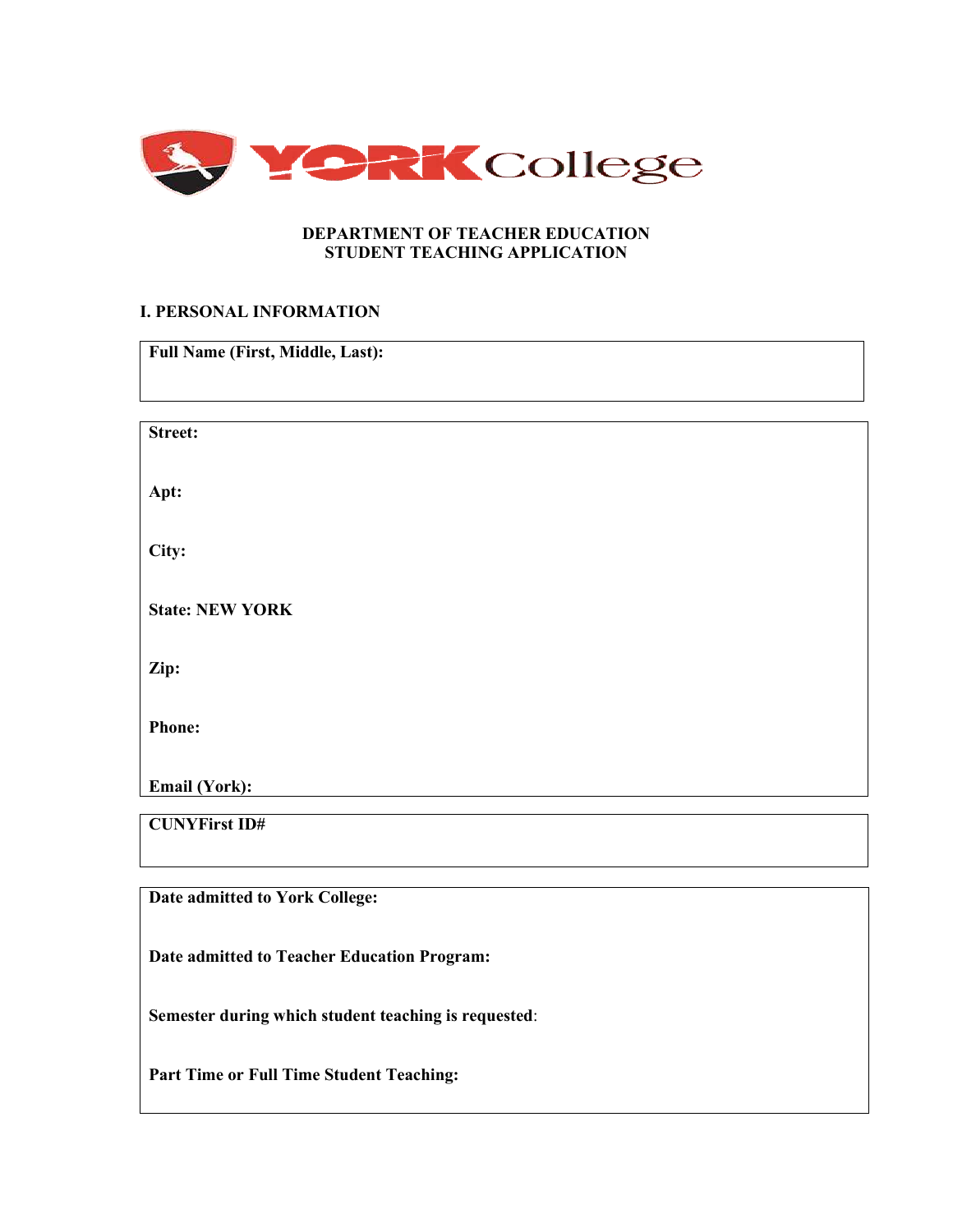# **II. YOUR MAJOR**

| Please check the student teaching courses for which you wish to register:                               |
|---------------------------------------------------------------------------------------------------------|
| EDUC 401 (Elem. 1-3)<br>EDUC 402 (Elem. 4-6)<br><b>EXTENSION:</b><br>(write)                            |
| in the extension here, such as bilingual, English                                                       |
| middle school, etc.)                                                                                    |
| EDUC 403 (Physical K-6)                                                                                 |
| EDUC 404 (Physical 7-12)                                                                                |
| EDUC 405 (Math 7-9)                                                                                     |
| EDUC 406 (Math 10-12)                                                                                   |
| EDUC $403$ (Health K-6)                                                                                 |
| EDUC 404 (Health 7-12)                                                                                  |
| EDUC 458 (Spanish 7-9)                                                                                  |
| EDUC 459 (Spanish 10-12)                                                                                |
| EDUC 405 (Science 7-9)                                                                                  |
| EDUC 406 (Science 10-12)                                                                                |
| If you are a science major, indicate specific science area (include 2 corresponding course<br>numbers): |

#### **III. TRANSPORTATION**

**What do you expect will be your primary mode of transportation to your student teaching placement?**

I will take public transportation to my placements.

 $\parallel$  will drive / get driven to my placements.

**School Placement Preferences (LIST TWO):** 

**PLEASE NOTE THE FOLLOWING:** 

**School Preferences are not guaranteed** 

**Placements are selected from our partner school list. If a school is not on the list, you must obtain a letter from the placement administrator and contact information, as well as meet the York criteria for acceptable placements.**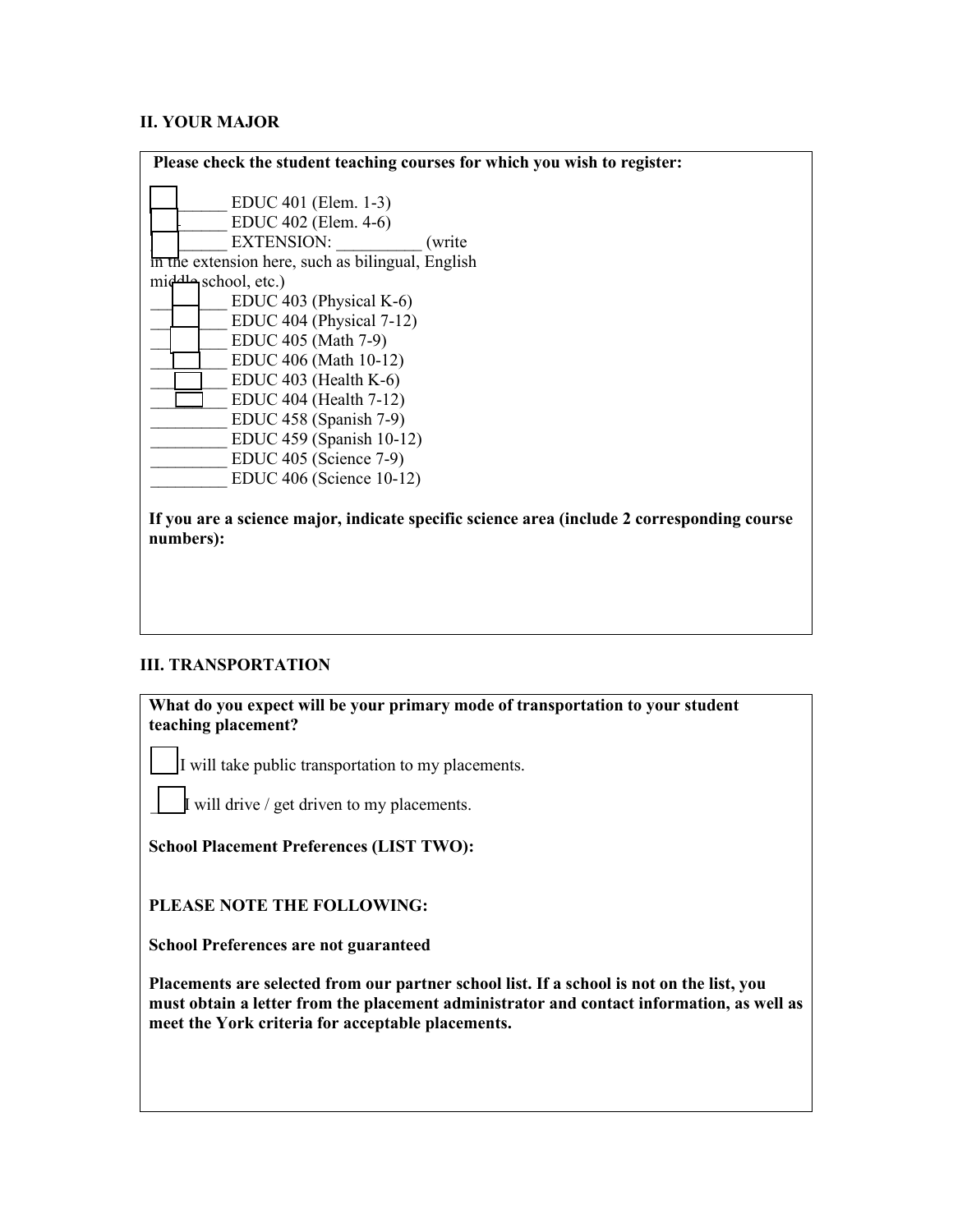### **IV. EXENTUATING CIRCUMSTANCES**

Complete the first 2 items in this section if:

You need to take **ANY** classes while student teaching; You have **ANY** situation that would cause you to miss part of **ANY** school day during your student teaching experience.

Describe, in detail, your extenuating circumstance:

If your extenuating circumstance involves a class that you will be taking while student teaching, include class days and times (Note: **You may only take one course to fulfill a major requirement and/or an additional credit to fulfill any financial aid requirements).** 

You are required to complete 180 hours of student teaching during each of 2 placements (360 total). Full time student teaching is M-F (8am-3pm) and Part Time is M-F (8am-12pm) This requirement cannot change.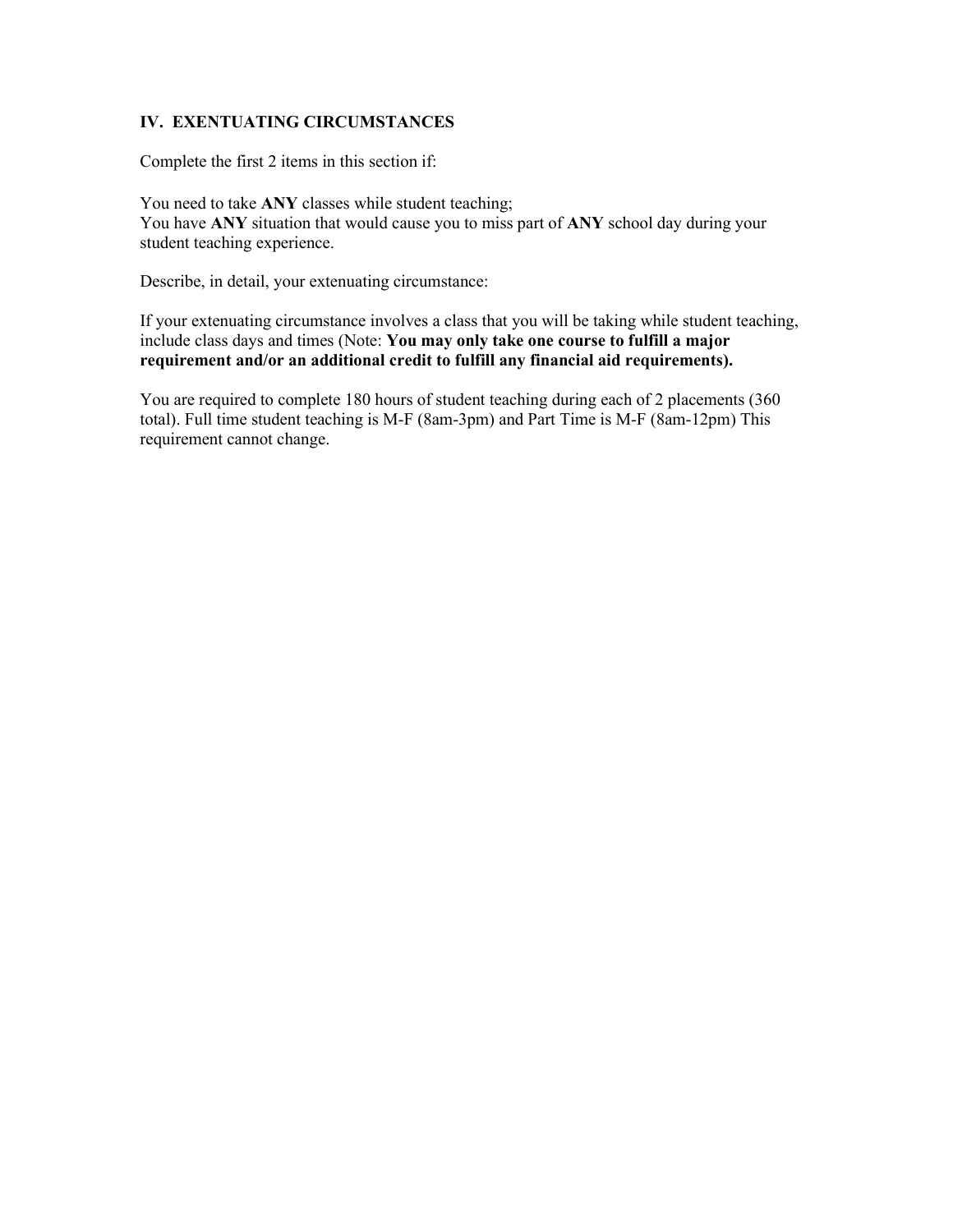### **V. DEGREE WORKS Please print out a copy of your current Degree Works and attach it to this application**.

Directions are below:

- 1) Login to CUNY Portal
- 2) Click "Degree Works"
- 3) Click "File"
- 4) Click "Save As"
- 5) Click "PDF"

# **VI. REVIEW OF APPLICATION AND SIGNAURE PAGE**

By signing the application below, I understand and agree to the following:

- If I need to take a class in Fall 2020 (not including the student teaching seminar), I will only take and register for one course to fulfill my major requirement and/or an additional credit to fulfill financial aid requirements.
- If I am accepted into student teaching, I must complete all requirements stipulated in my acceptance letter **BEFORE** student teaching begins.
- I must divulge any extenuating circumstances that may affect my hours for student teaching and how I plan to complete those hours on this application for the committee to review.

If I fail to meet the conditions stipulated above, I must deregister immediately from student teaching and inform my Clinical Professor no later than **Monday January 25th .** 

\_\_\_\_\_\_\_\_\_\_\_\_\_\_\_\_\_\_\_\_\_\_\_\_\_\_\_\_\_\_\_\_\_\_\_\_\_\_\_ \_\_\_\_\_\_\_\_\_\_\_\_\_\_\_\_\_\_\_\_ Signature Date

\*Failure to sign the application, will result in the application being voided